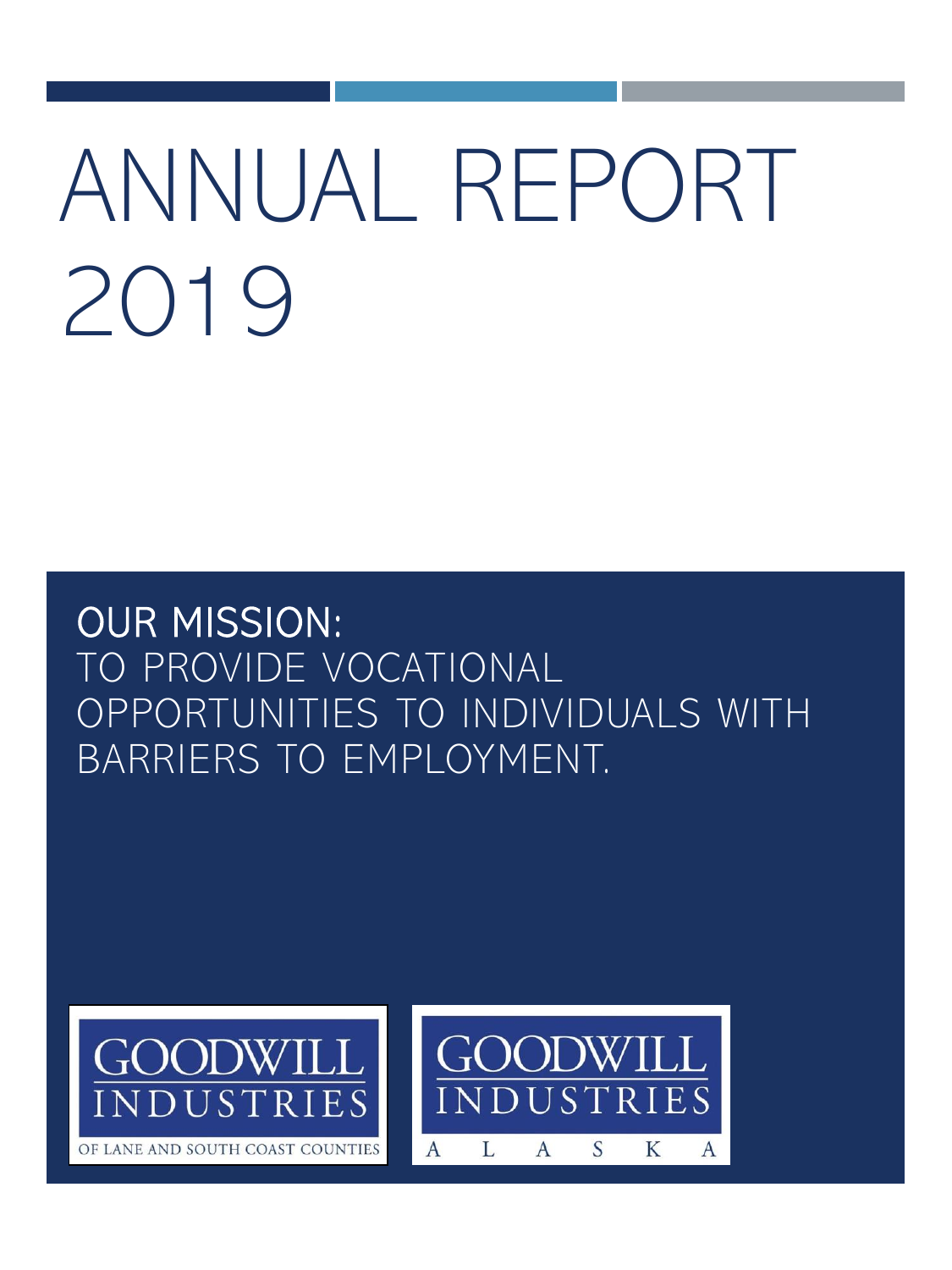

# **SERVICES**

| <b>JOB CONNECTIONS</b>                                                                                                                                                                                                                | Individuals<br>Served |
|---------------------------------------------------------------------------------------------------------------------------------------------------------------------------------------------------------------------------------------|-----------------------|
| Open to the public, Job Connections is a job search and referral program<br>designed to help participants find a job in the community that fits their<br>needs and abilities.                                                         | 4,662                 |
| Programs offered within Job Connections include the following Supplemental Nutrition<br>Assistance Programs (SNAP):<br>• SNAP Employment and Training<br>• SNAP Outreach                                                              | 1,786<br>1,056        |
| <b>GOODWILL RETAIL TRAINING CENTERS</b><br>Goodwill's Retail Training Centers provide opportunities for individual's to gain skills and<br>learn more about work in an integrated and competitive environment.                        |                       |
| <b>DHS Self Sufficiency Supported Work</b><br>Individuals gain positive work experience in a supportive environment.<br>• Lane County<br>93<br>• Coos and Curry Counties<br>85                                                        | 178                   |
| <b>Prosperity Program</b><br>Provides financial wellness planning, banking and higher education assistance.                                                                                                                           | 221                   |
| I/DD Employment & Training<br>Provides integrated, paid, on-the-job training and classroom activities<br>designed to assist individuals with developmental disabilities gain skills<br>and become more successful in a community job. | 186                   |
| <b>Vocational Rehabilitation Services</b><br>Offers job development, job preparation, retention, assessment and<br>work adjustment to individuals.                                                                                    | 58                    |
| <b>Other Services</b><br>Volunteer, Internships, Tax Aide through AARP.                                                                                                                                                               | 926                   |
| <b>TOTAL NUMBER</b>                                                                                                                                                                                                                   | 5,953                 |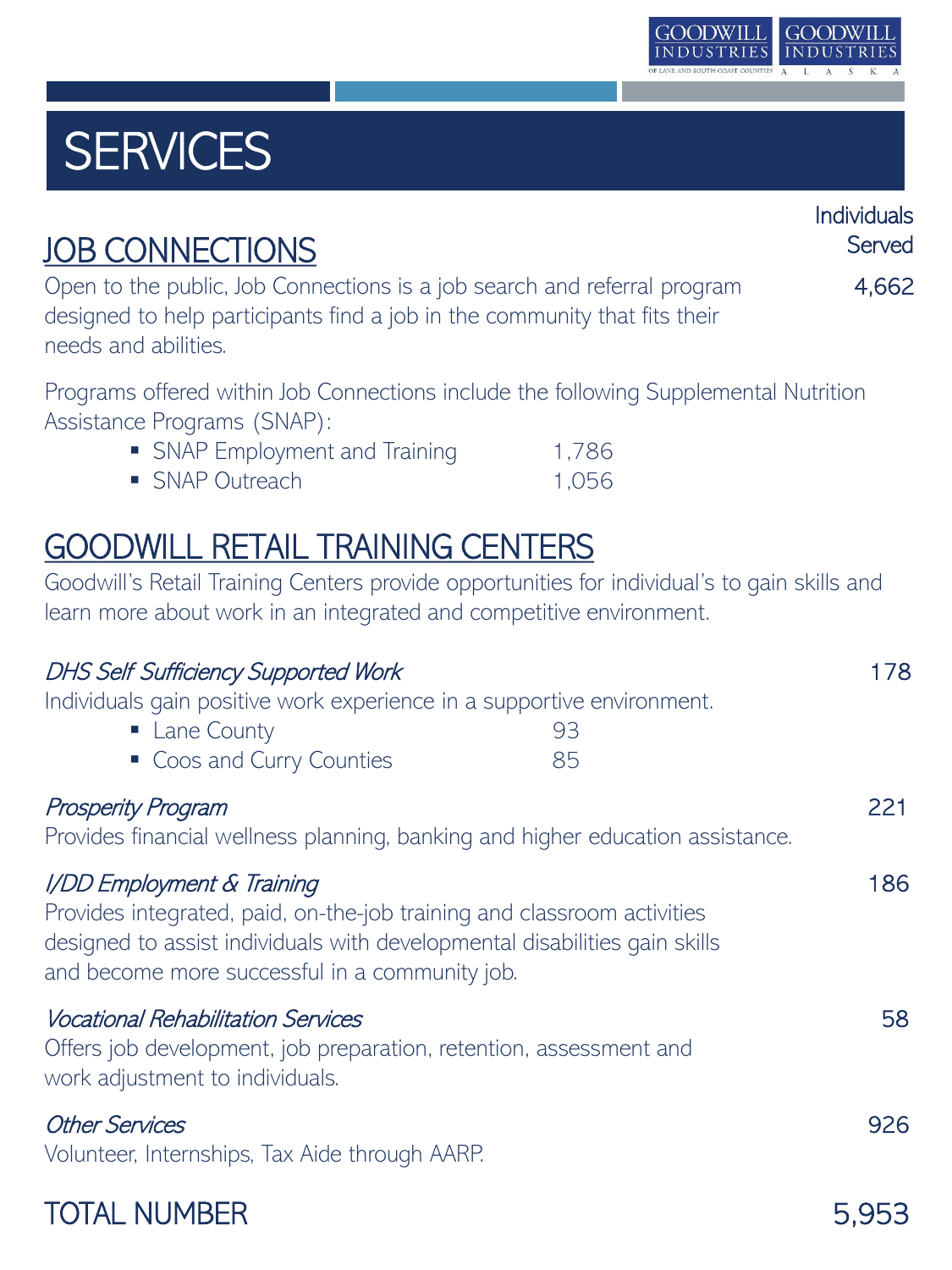

## **SERVICES**

| <b>Individuals Served</b>                   |       |
|---------------------------------------------|-------|
| Unemployed/Dislocated Worker                | 3,435 |
| <b>Welfare Recipient</b>                    | 1,926 |
| Offenders/Ex-Offenders                      | 1,515 |
| Homeless                                    | 1,421 |
| Other Disadvantaging Condition              | 1,335 |
| Unknown or Unreported Barrier               | 1,310 |
| Older Workers                               | 801   |
| Lack of GED/High School Equivalency         | 646   |
| Psychiatric and/or Emotional Disability     | 508   |
| Working Poor/Incumbent Worker/Underemployed | 427   |
| <b>Other Physical Disability</b>            | 405   |
| Learning Disability                         | 185   |
| <b>Other Disabling Condition</b>            | 146   |
| <b>Chemical Disability</b>                  | 143   |
| At-Risk Youth                               | 131   |
| Neurological Disability                     | 122   |
| Developmental Disability                    | 103   |
| Lack of Literacy                            | 72    |
| Autism                                      | 64    |
| Non-English Speaking                        | 58    |
| Deafness or Other Hearing Impairment        | 38    |
| Blindness or Other Visual Impairment        | 18    |

An individual may be included in one or more of the above categories.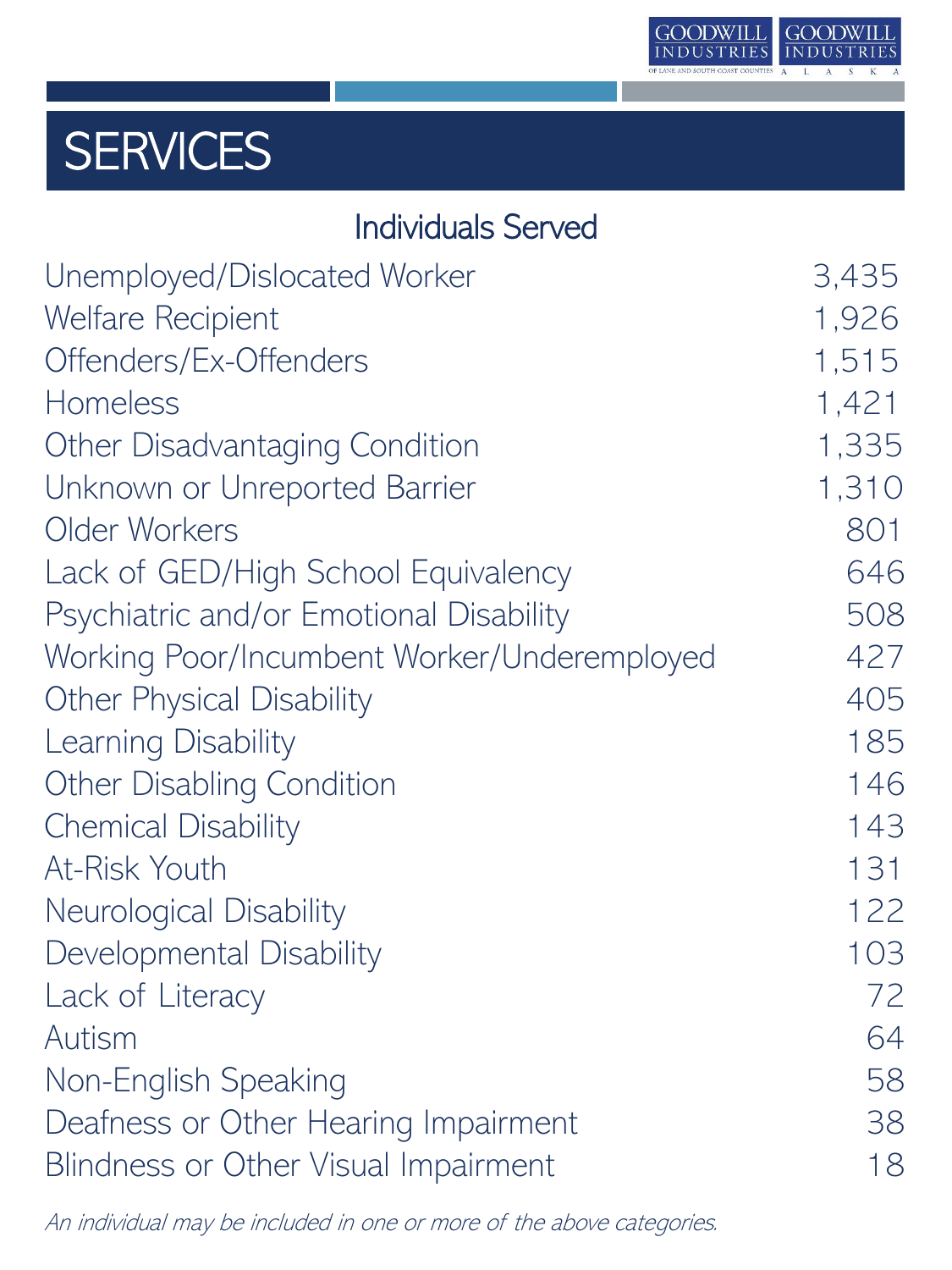

### **FINANCIALS**

### What Our Community Provided to Goodwill

Community Training Sales **\$29,370,677** Donated Goods Inventory **\$8,184,511** Vocational Services  $$1,535,602$ Other Income \$924,433 Fundraising  $$208,120$ TOTAL \$40,223,343

### What Goodwill Returned to Our Community

| Wages                                        | \$14,283,828 |
|----------------------------------------------|--------------|
| Payroll Taxes and Benefits                   | \$2,735,017  |
| <b>TOTAL Payroll Expenses</b>                | \$17,018,845 |
|                                              |              |
| Occupancy (rent, utilities, insurance, etc.) | \$3,468,920  |
| Investment in New Facilities and Equipment   | \$5,098,557  |
| <b>Other Expenses</b>                        | \$2,541,760  |
| Supplies and Services                        | \$10,773,083 |
| Telephone & Postage                          | \$193,868    |
| <b>Debt Service</b>                          | \$1,128,310  |
| <b>TOTAL</b>                                 | \$40,223,343 |
|                                              |              |